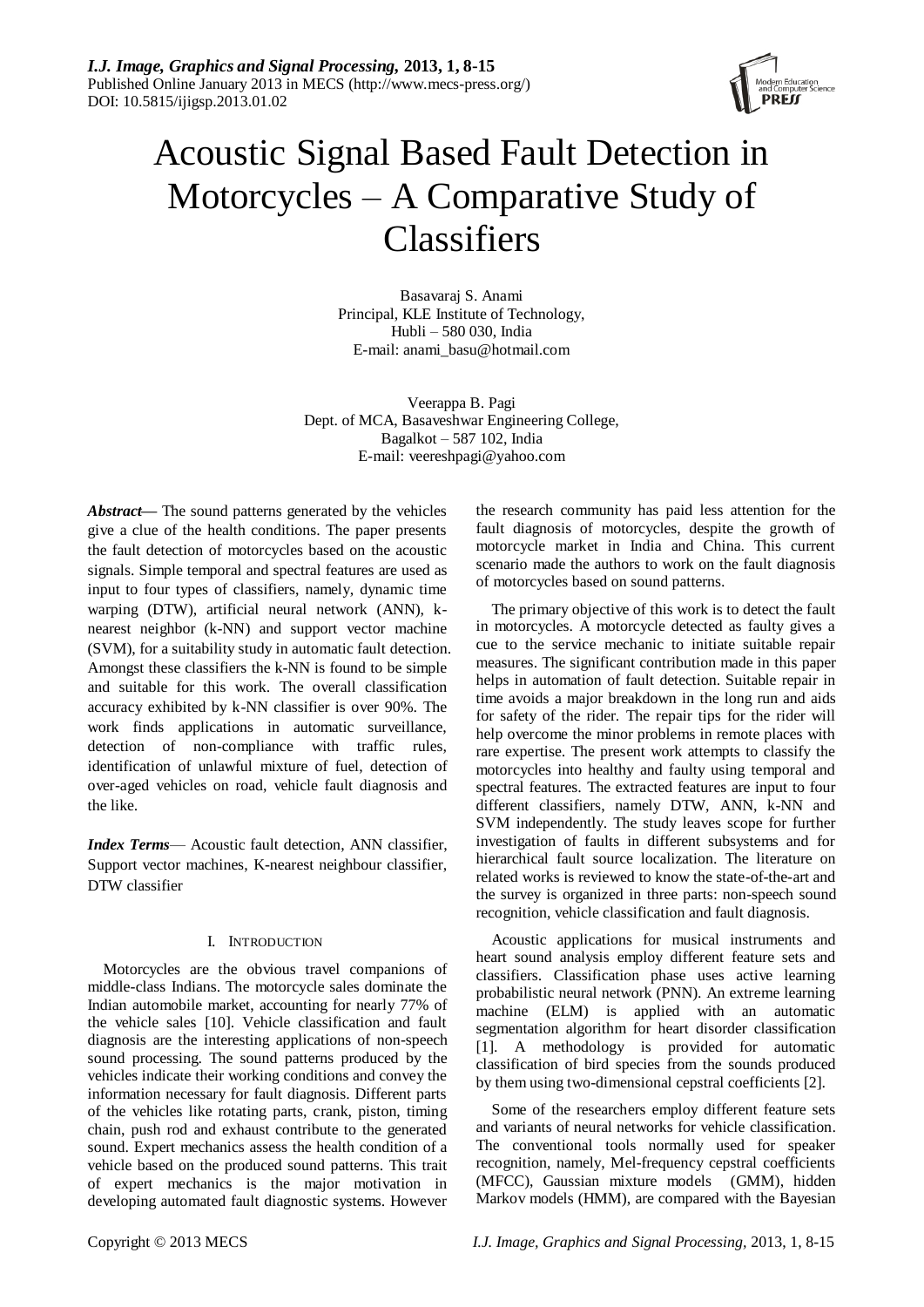subspace method based on the short term Fourier transform (STFT) for the acoustic signature analysis of the vehicles [3]. A backpropagation neural network for recognizing types of motorized two-wheelers is presented [4]. The time and frequency domain features are used as input for the neural network classifier.

Majority of the fault diagnosis applications employ time-frequency analysis of the signals. The 1D central contour moments and their invariants of wavelet coefficients are used as features [5]. Daubechie's DB4 wavelet decomposition is carried out to extract the features. The extracted feature vectors are input for DTW classifier for fault detection of motorcycles. A fault diagnosis system is presented for a scooter engine by employing continuous wavelet transform (CWT) and artificial neural network [6]. The fault diagnosis of industrial robots dealt by [7] employs approximation and detailed coefficients of the wavelet for training a feedforward neural network. The fault recognition of gear vibration system based on intrinsic mode functionsautoregressive model (IMF-AR) and support vector machine (SVM) classifier [8]. A fuzzy reference model developed by [9] uses fuzzy self-organizing feature map to the data obtained from independent component analysis (ICA) for fault detection and diagnosis of industrial plant operation.

From the literature survey it is revealed that much of the research exists on broader level covering speech recognition, musical instrument recognition and medical diagnosis. The reported study for classification and fault detection of vehicles is almost negligible. Moreover the existing literature do not attempt for classification of motorcycle sounds in real-world environments. Use of simple features and classifiers in the present work make the approach suitable for real-time fault diagnosis. Ever increasing market for motorcycles in India and China and lack of on-board diagnostics for motorcycles motivated the study.

The remaining part of the paper is divided into four sections. The proposed methodology is discussed in Section II. The experimental results are presented in Section III. The Section IV presents a discussion on results with a comparative performance analysis of the classifiers. Finally Section V concludes the work.

## II. METHODOLOGY

The problem in hand demands the processing of the samples recorded in real-world environment. Hence, the acquired sound samples are input for feature extraction without denoising. Figure 1 depicts the overview of the methodology. The proposed methodology comprises four stages namely, acquisition of sound samples, segmentation, feature extraction and classification. The sound samples of the motorcycles are acquired in authorized service stations under the supervision of expert mechanics. The acquired sound samples are segmented into segments of one-second duration for uniformity in processing. Temporal and spectral features

are extracted over the segmented sound samples. The extracted features are input to the four different classifiers independently. The comparative performance analysis of the classifiers is presented.



Figure 1. Block diagram of the proposed method

#### *A. Feature Extraction*

The temporal and spectral behaviour of motorcycle sound patterns vary under different working conditions. Hence, the temporal features zero-crossing rate (ZCR), short-time energy (STE), root mean square (RMS) and spectral features mean and standard deviation of the spectral centroid (CMean and Csd) of the segmented sound samples are computed. These features are simple to use and compute. Following paragraphs explain the features in brief.

*Time-Domain features:* In speech recognition short time energy is used to discriminate between voiced and unvoiced speech signals. As signal energy values provide local information, they capture only short term characteristics. Short-time energy (STE) is a short-time speech measurement, which is defined as in (1).

$$
E_n = \sum_{m=-\infty}^{m=\infty} \left[ x(m)w(n-m) \right]^2 \tag{1}
$$

*Zero-Crossing Rate (ZCR)* is the rate of sign changes along a signal. It counts the number of zero crossings of a signal within the specified time interval. ZCR is a measure for the noisiness of a signal and is defined as given in (2).

$$
Z_n = \sum_{m=-\infty}^{m=\infty} [sign[x(m)] - sign[x(m-1)]w(n-m)
$$
 (2)  
where w(n) =  $\frac{1}{2}N$ ,  $0 \le n \le N-1$ .

Root mean square (RMS) is defined as the square root of the average of a squared signal in (3).

2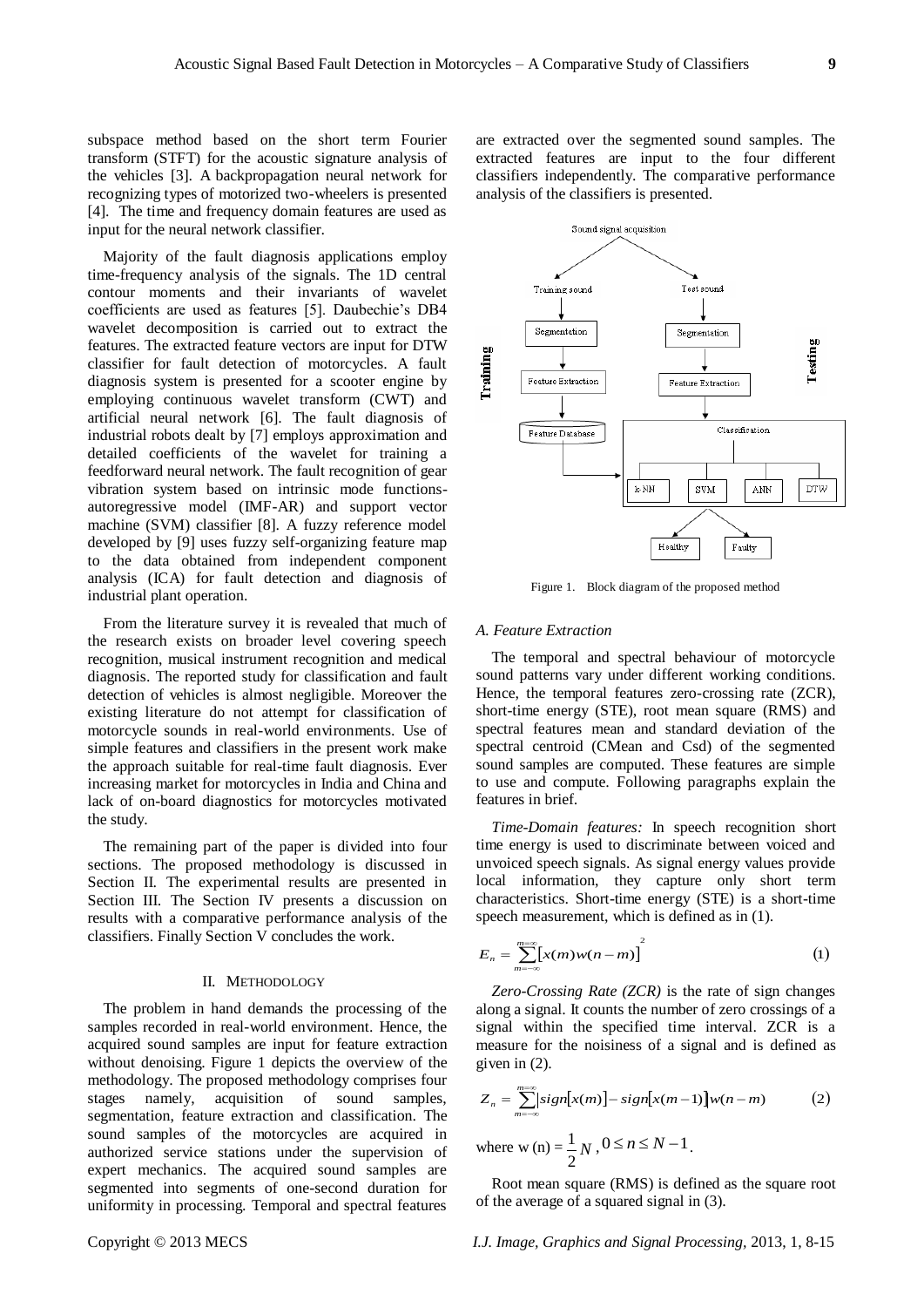$$
RMS = \sqrt{\frac{1}{M} \sum_{m=0}^{m=M-1} x^2(m)} \tag{3}
$$

where M is the total number of samples in processing window;  $x(m)$  is value of  $m<sup>th</sup>$  sample. It is used for endpoint detection of isolated utterances, voice activity detection and discrimination of speech and music. ZCR tends to be high in unvoiced sounds, whereas RMS is high in voiced sounds.

*Frequency Domain Features:* The 'spectrum' of frequency components is the frequency domain representation of the signal. The frequency domain provides an alternative description of sound in which the time axis is replaced by a frequency axis. Spectral centroid is based on the analysis of the frequency spectrum for the given signal. Generally spectral centroid is used to classify noise, speech and music. (4) defines the Discrete Fourier transform (DFT) to compute the spectrum.

$$
A(n,k) = \left| \sum_{m=-\infty}^{m=\infty} x(m)w(nL-M)e^{-j\left(\frac{2\pi}{L}\right)km} \right| \tag{4}
$$

where  $x(m)$  is the input signal,  $w(m)$  is a window function and L is the window length. The spectrum centroid is calculated as given in (5).

$$
SC(n) = \frac{\sum_{k=0}^{K-1} k |A(n,k)|^2}{\sum_{k=0}^{K-1} |A(n,k)|^2}
$$
 (5)

K is the order of DFT; k is the frequency for the nth frame, A (n, and k) is DFT of nth frame of a signal. The spectrum centroid indicates majority of high or low frequency content in the spectrum. The mean and the standard deviation of the spectral centroid are computed and used as features. The differences between the spectral features of healthy and faulty motorcycles lead to the classification of samples. The average power spectra of the sound signatures of healthy and faulty motorcycles are shown in Figure 2.



Figure 2. Average power spectra of sound signatures of healthy and faulty motorcycles

The power spectrum of healthy motorcycles degrades uniformly and has no spurious spikes. But the variations in power spectrum of the faulty motorcycles are not uniform and some spurious spikes are observed in the

lower end of the spectrum. Individually the features do not exhibit much separability for healthy and faulty samples, but in combinations, they do. Variations in the spectrum of the faulty samples may be attributed to the uneven operation of engine cycles in presence of faults, sound generated due to the damaged crank and leaky exhaust.

## *B. Classification*

AMS  $\sim \frac{1}{\sqrt{2}} \sum_{n=1}^{\infty} a^n(n)$  or  $n(n)$  and  $n(n)$  and  $n(n)$  and  $n(n)$  and  $n(n)$  and  $n(n)$  and  $n(n)$  and  $n(n)$  and  $n(n)$  and  $n(n)$  and  $n(n)$  and  $n(n)$  and  $n(n)$  and  $n(n)$  and  $n(n)$  and  $n(n)$  and  $n(n)$  and  $n(n)$  and  $n(n$ The classifiers classify the feature vectors derived from the sound samples into healthy and faulty. The chosen classifiers work on different principles. ANNbased classifier uses supervised learning. DTW computes the distance between the reference feature vectors and the test vectors. The smallest of the computed distances indicates the class. SVM classifier separates the test data into two groups, by trying to enlarge the gap between them. k-NN classifier computes the minimum of the distances between the current sample and the samples in the near vicinity. The features are combined by storing the individual feature values in an array of size five. The reference feature vectors of healthy samples are computed as the mean of the respective feature vectors of the healthy motorcycle samples. Similar procedure is followed to compute the reference feature vector for the faulty motorcycles.

*ANN classifier [11]:* An ANN is a mathematical model that tries to simulate the structure and functionalities of biological neural networks. Basic building block of every artificial neural network is artificial neuron, that is, a simple mathematical model (function). Such a model has three simple sets of rules: multiplication, summation and activation. At the entrance of artificial neuron the inputs are weighted i.e., every input value is multiplied with individual weight. In the middle section of artificial neuron is sum function that sums all weighted inputs and bias. At the exit of artificial neuron the sum of previously weighted inputs and bias is passing trough activation function. The error between the target and the obtained output is computed and is propagated back. The learning process adjusts the weights to minimize the error. Finally, the training ceases when the error is below the limits.

The validation process yielding the minimum mean squared error (MSE) is used to fix the number of nodes in the hidden layer. The neural network is trained using backpropagation-learning algorithm [13]. While testing, the stabilized weights are reloaded and the test vector is input. The optimal number of hidden layer neurons is chosen using the criterion [12] given in (6).

$$
n = C \sqrt{\frac{N}{d \log N}}
$$
 (6)

where, n=Number of hidden layer neurons, C=Constant to yield optimal performance, d=Number of features, and N=Number of rows in the training matrix.

MSE is computed for the sample sets with 70% of the samples used for training, 15% for validation and 15% for testing. The ANN is validated with number of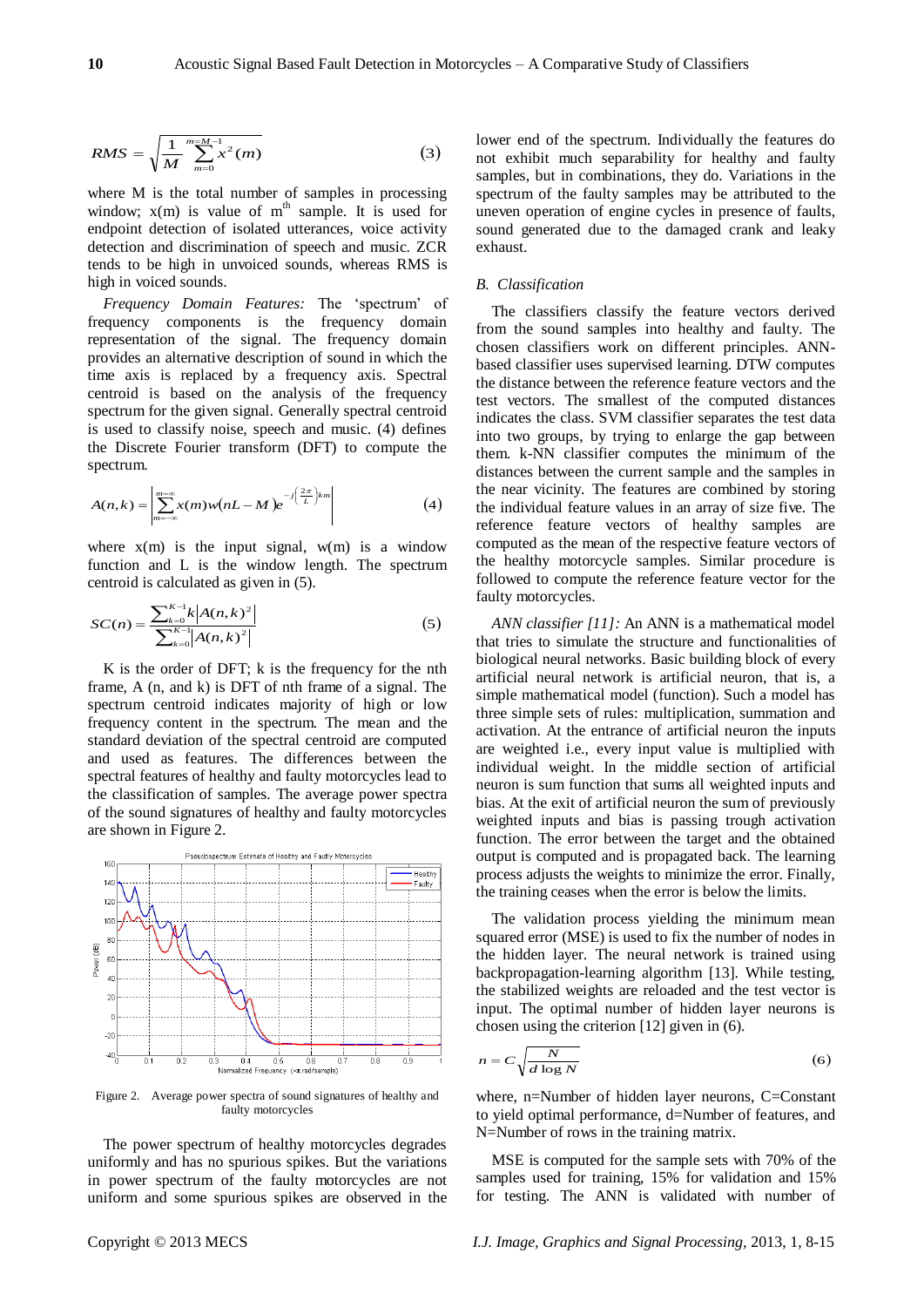neurons varying from 3 to 15 in the hidden layer The minimum MSE is observed when 10 neurons are used in the hidden layer. Hence, the neural network is built to have 5 input nodes, 10 hidden layer nodes and 2 output nodes.

*Dynamic Time Warping (DTW) [13]:* The DTW measures the similarity of two sequences by warping them to find an optimal match. The algorithm matches the patterns independent of non-linear variations and sequences with unequal lengths. Suppose ms and mt are the reference and test feature vectors of lengths m and n respectively, the DTW algorithm finds an optimal distance.

The reference feature vector for healthy samples is computed as the mean of the respective healthy feature vectors. Similarly the reference feature vector for faulty samples is computed as the mean of the respective faulty feature vectors. DTW distances of the test feature vector with the healthy and faulty reference feature vectors are computed. If the DTW distance of the test feature vector to healthy reference feature vector is smaller than that of the faulty, the motorcycle is classified as healthy.

*k-NN classifier:* The k-NN classifier operates on the premises that classification of unknown instances can be done by relating the unknown to the known according to some distance function. An object is classified by a majority vote of its neighbors, with the object being assigned to the class most common amongst its k nearest neighbors, where k is a positive integer. If  $k = 1$ , then the object is simply assigned to the class of its nearest neighbor. The neighbors are taken from a set of objects for which the correct classification is known. The k-NN algorithm is sensitive to the local structure of the data.

*SVM classifier:* Given a set of training examples, each marked as belonging to one of two categories. The SVM takes a set of input data and predicts the possible class. An SVM model is a representation of the examples as points in space, mapped so that the examples of the separate categories are divided by a clear gap that is as wide as possible. New examples are then mapped into that same space and predicted as belonging to a category based on which side of the gap they fall on. It often happens that the sets are not linearly separable in the original finite-dimensional space. Hence such space will be mapped into a much higher-dimensional space, making the separation easier. The mappings used by SVM schemes are defined in terms of a kernel function  $K(x, y)$  selected to suit the problem. The training of SVM classifier involves the minimization of the error function given in (7):

$$
\frac{1}{2}w^Tw + C\sum_{i=1}^N \xi_i
$$
\n<sup>(7)</sup>

subject to the constraints:  $y_i(w^T \phi(x_i) + b) \ge 1 - \xi_i$ and  $\xi_i \geq 0$ ,  $i = 1, 2, ..., N$  where *C* is the capacity constant, w is the vector of coefficients, *b* a constant and  $\xi$ <sub>i</sub> are parameters for handling nonseparable data. The

index *i* labels the *N* training cases. Note that  $y \in \pm 1$  is the class label and  $x_i$  is the independent variable. The kernel  $\phi$  is used to transform data from the input to the feature space. In our experiments, the performance of the classifier is tested with four kernel functions: linear, quadratic, polynomial and radial basis functions (RBFs).

#### III. EXPERIMENTAL RESULTS

Sound samples of the motorcycles are recorded using Sony ICD-PX720 digital voice recorder under the supervision of expert mechanics. The sound sample database consists of recorded sound patterns of motorcycles of four major Indian motorcycle motorcycles of four major manufacturers. Motorcycles of different models from Hero Honda Motors Ltd., Honda Motorcycle and Scooter India Ltd., Bajaj Motors and T. V. Sundaram (TVS) Motor Co., are considered. Recorded sound samples are segmented into samples of one-second duration (with 44100 sample values). The sample set consists of 540 sound samples. It includes 270 samples of healthy motorcycles and 270 samples of faulty motorcycles.

## *A. Recording environment and sound sample database*

The recording is carried out in service stations, where external wind has least impact, but other disturbances from human speech, other motorcycles, air-compressor and auto-repair tools are common. Figure 3 depicts the recording environment. The recorder is held at  $45^{\circ}$  to the plane of the motorcycle at a distance of 500 mm. A circular area of 3 m radius around the motorcycle is left as an exclusion zone for all obstacles. Except the motorcycle under study, no other disturbances are allowed in this zone. In the outer circular zone of 5 m radius, the sound from other disturbances exists but does not exceed 80 dB (A).



Figure 3. Recording environment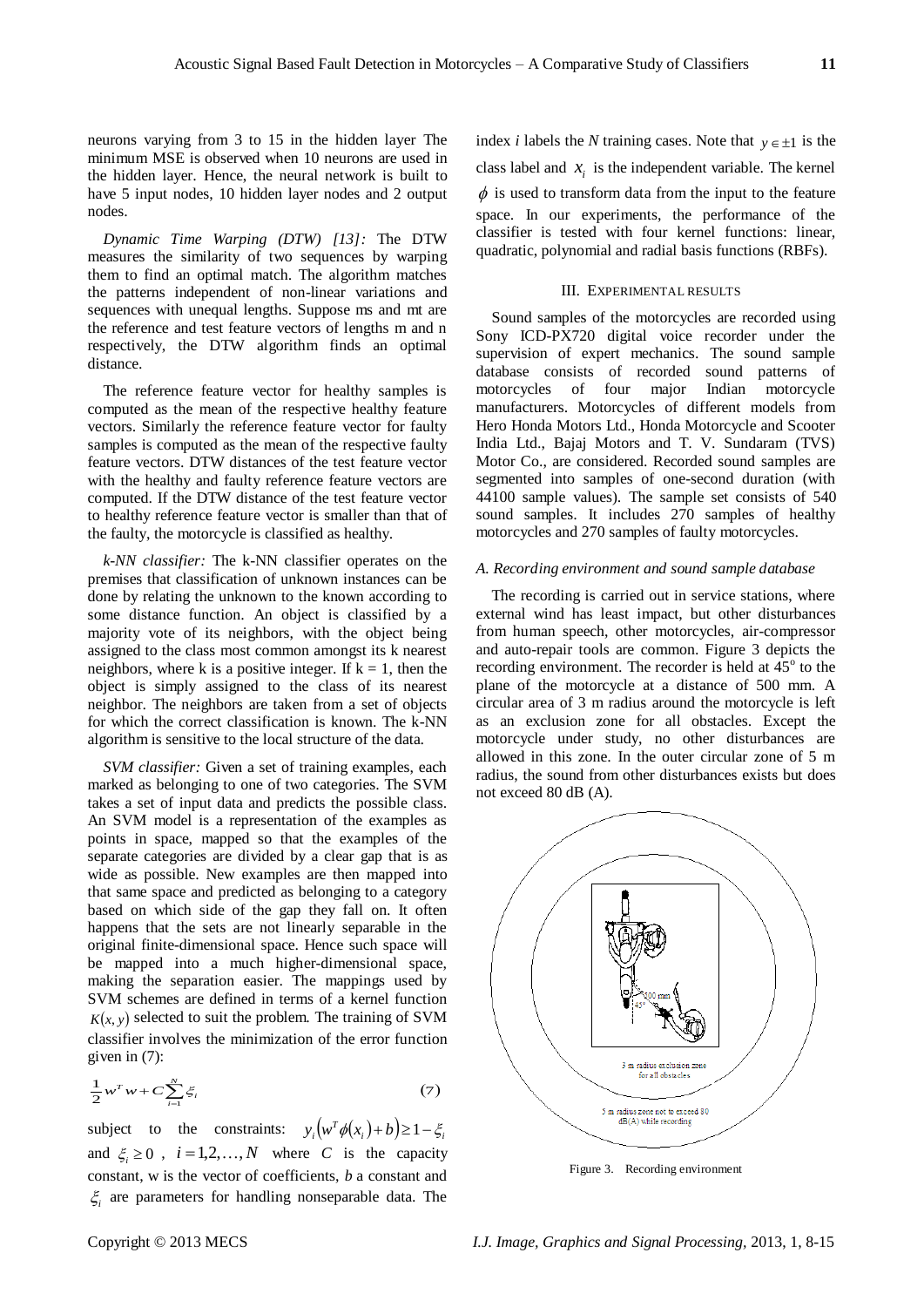The engine runs in idling state while recording the sound patterns. The automotive standards suggest the use of sampling frequencies in the range of 9 kHz to 30 kHz, which is perfectly suitable for recording in an anechoic chamber with no surrounding noise. Since the real-world recording setup requires higher sampling frequencies, the sampling frequency of 44.1 kHz is used with 16-bit quantization. The acquired sound samples are segmented into samples of one second duration, for uniformity in processing. A segment begins at the local maxima in the first 50 ms duration of the time-domain signal. The features are extracted over the segmented samples without pre-processing.

MATLAB version 7.11.0.584 (R2010b) is used for effective implementation. Disjoint sets of samples are the 270 samples, *n* percentage (*n*%) of the total samples is used for training, *m* percentage (*m*%) for validation and the remaining samples are used for testing, where  $30 \le n \le 50$  and  $20 \le m \le 35$ , in steps of 5. The samples of the same motorcycle are not used for training as well as testing. The input feature values are divided into three subsets, based on the percentages chosen for training, validation and testing sets.

# *B. Performance of Dynamic time warping (DTW) classifier*

The faults are detected based on the DTW distance of the test feature vectors with the reference feature vectors. DTW distances between test feature vector and the respective reference feature vectors of healthy and faulty samples are computed. The smallest of these distances indicates the condition of the motorcycle. If the DTW

distance between a test vector and healthy reference vector is smaller than that between the faulty reference vector, then the test vector is classified as healthy. Figure 4 shows the DTW distances for healthy test feature vectors with the reference feature vectors of healthy and faulty samples. It can be observed that the DTW distances between healthy feature vectors with healthy reference vectors are smaller than those with the faulty reference vectors.



Figure 4. DTW distances for healthy and faulty motorcycles

The reference feature vectors are computed by averaging the training feature vectors column-wise. The classification performance is better in case of healthy motorcycles, which is evident from more True Positive (TP) cases than True Negative (TN) cases. This is mainly due to the uniformity of models chosen for healthy motorcycles. The faulty sample set has samples collected from different models of available motorcycles. Table 1 shows the classification performance by DTW classifier.

| samples | % of Training  % of Validation<br>samples | % of Test<br>samples | Overall classification performance |               |     |                                 |          |  |
|---------|-------------------------------------------|----------------------|------------------------------------|---------------|-----|---------------------------------|----------|--|
|         |                                           |                      | True Positive                      | True Negative |     | False Positive   False Negative | Accuracy |  |
| 30      | 35                                        | 35                   | 153                                | 135           | 135 | 117                             | 0.5333   |  |
| 35      | 35                                        | 30                   | 197                                | 151           | 119 | 73                              | 0.6444   |  |
| 35      | 30                                        | 35                   | 197                                | 160           | 110 | 73                              | 0.6611   |  |
| 40      | 35                                        | 25                   | 215                                | 167           | 103 | 55                              | 0.7074   |  |
| 40      | 30                                        | 30                   | 216                                | 168           | 102 | 54                              | 0.7111   |  |
| 40      | 25                                        | 35                   | 216                                | 180           | 90  | 54                              | 0.7333   |  |
| 45      | 30                                        | 25                   | 214                                | 163           | 107 | 56                              | 0.6981   |  |
| 45      | 25                                        | 30                   | 214                                | 162           | 108 | 56                              | 0.6870   |  |
| 50      | 30                                        | 20                   | 209                                | 164           | 106 | 61                              | 0.6907   |  |
| 50      | 20                                        | 30                   | 209                                | 158           | 111 | 62                              | 0.6796   |  |
| 50      | 25                                        | 25                   | 209                                | 159           | 111 | 61                              | 0.6815   |  |

TABLE 1 CLASSIFICATION PERFORMANCE OF DTW CLASSIFIER

DTW classifier yielded a maximum classification accuracy of 0.7333, which is not at appreciable for real-world situations. The computational cost of DTW algorithm is also discouraging. Further DTW is more suitable for applications where the recognition of speech in real-time or pass by vehicles, on-ride fault analysis, where the sequence changes with time. With increase in number of training samples, the performance does not increase consistently. Hence,

DTW is not a sensible classifier for this real-world problem.

### *C. Performance of ANN Classifier*

The simulation of the ANN is carried out in MATLAB version 7.11.0.584 (R2010b) for effective implementation. The classification performance of ANN depends on the learning rate, number of hidden layer neurons, extent of the training process and the number of epochs. The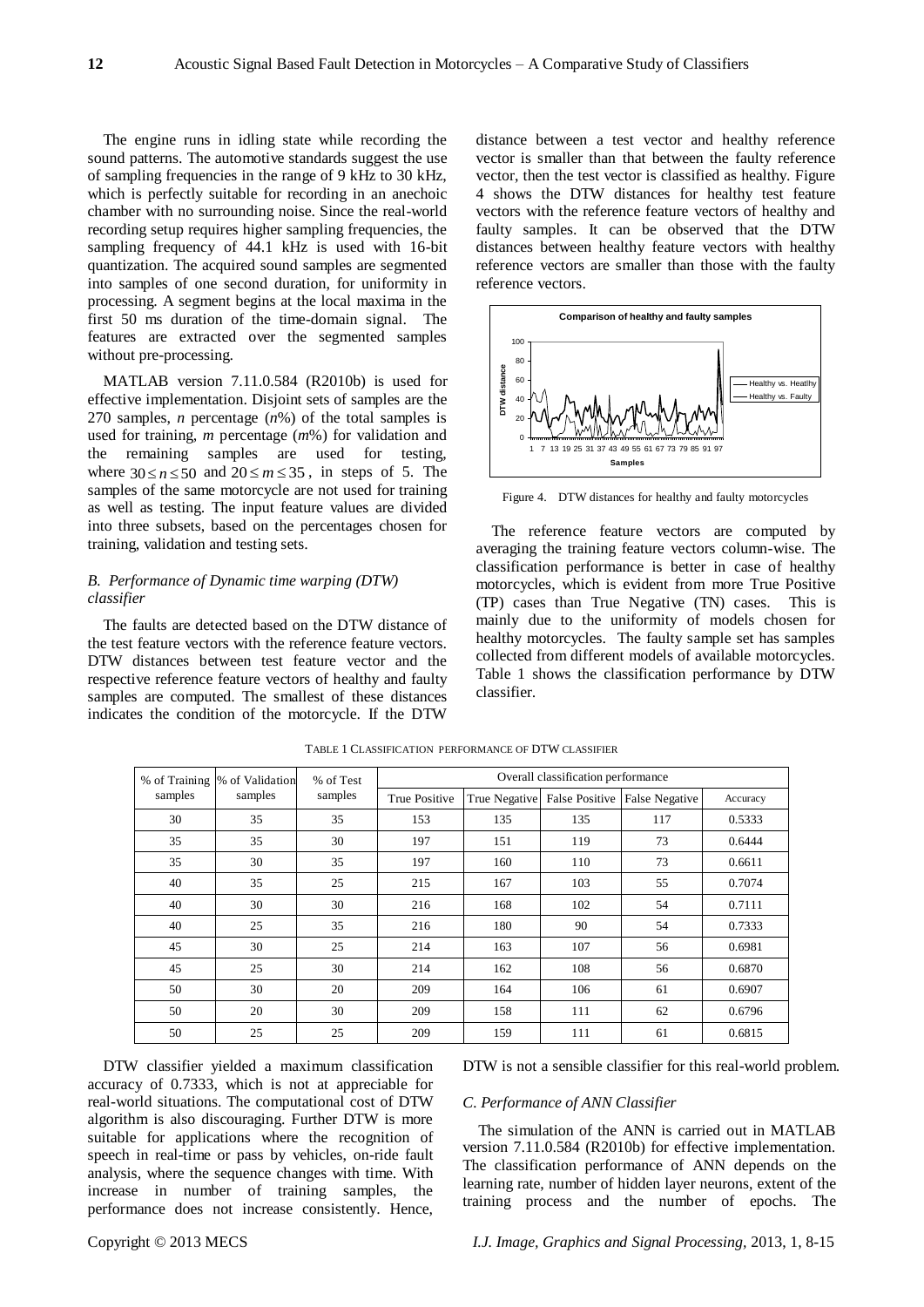performance of ANN classifier is tabulated in Table 2 for various combinations of training, validation and test sets. From Table 2 it can be observed that the best combination of training, validation and testing percentages is (40, 35, and 25) for better accuracy. The accuracies are appreciable. Since the dataset is roughly of size 500, and the features of the samples are extracted without denoising, the classifier has exhibited robust performance. The classification accuracy is observed to be more than 93% for this combination. Even for other combinations,

But the major problem with the ANN classifier is the time for training. Further, the time taken for training and the performance varies for every run, due to the random initialization of the weights. When the training halts, the error will be within the limits but by different extents. Hence the performance of the classifier is not uniform.

## *D. Performance of k-NN Classifier*

k-NN classifier is tested with three values of neighborhood,  $k=1$ ,  $k=2$  and  $k=3$  and for different distances. Figure 5 shows the classification accuracies

for k-NN classifier with Euclidean distance, for  $k=1$ ,  $k=2$ and k-3.



Figure 5. Classification performance of k-NN classifier for different values of k

It is clearly observed that the k-NN classifier yields better classification accuracy with  $k=2$ . Hence for this experiment,  $k=2$  is chosen. Further it is necessary to analyze the performance of the classifier with different distance measures. Figure 6 shows the classification accuracies of k-NN classifier with k=2 and for different distance measures.

| % of Training<br>samples | % of Validation<br>samples | % of Test<br>samples | Overall classification performance |               |                       |                       |          |  |
|--------------------------|----------------------------|----------------------|------------------------------------|---------------|-----------------------|-----------------------|----------|--|
|                          |                            |                      | True Positive                      | True Negative | <b>False Positive</b> | <b>False Negative</b> | Accuracy |  |
| 30                       | 35                         | 35                   | 225                                | 257           | 13                    | 45                    | 0.8926   |  |
| 35                       | 35                         | 30                   | 215                                | 262           | 8                     | 55                    | 0.8833   |  |
| 35                       | 30                         | 35                   | 222                                | 257           | 13                    | 48                    | 0.8870   |  |
| 40                       | 35                         | 25                   | 244                                | 261           | 9                     | 26                    | 0.9352   |  |
| 40                       | 30                         | 30                   | 222                                | 264           | 6                     | 48                    | 0.9000   |  |
| 40                       | 25                         | 35                   | 221                                | 263           | 7                     | 49                    | 0.8963   |  |
| 45                       | 30                         | 25                   | 219                                | 263           | 7                     | 51                    | 0.8926   |  |
| 45                       | 25                         | 30                   | 221                                | 259           | 11                    | 49                    | 0.8889   |  |
| 50                       | 30                         | 20                   | 223                                | 264           | 6                     | 47                    | 0.9019   |  |
| 50                       | 20                         | 30                   | 222                                | 266           | $\overline{4}$        | 48                    | 0.9037   |  |
| 50                       | 25                         | 25                   | 220                                | 260           | 10                    | 50                    | 0.8889   |  |

TABLE 2 CLASSIFICATION ACCURACY WITH ANN CLASSIFIER



distances

From figure 6, the results are observed to be better with Cityblock distance compared to other distance measures. The results are consistently increasing with increasing number of training samples. This property is essential for the real-world situations. With increase in number of training samples, the classification performance increases. Cityblock distance and Euclidean distances have yielded consistent performance for almost all combinations of training, validation and test sets. The classification performance of k-NN classifier for different combinations of sample sets is shown in Table 3.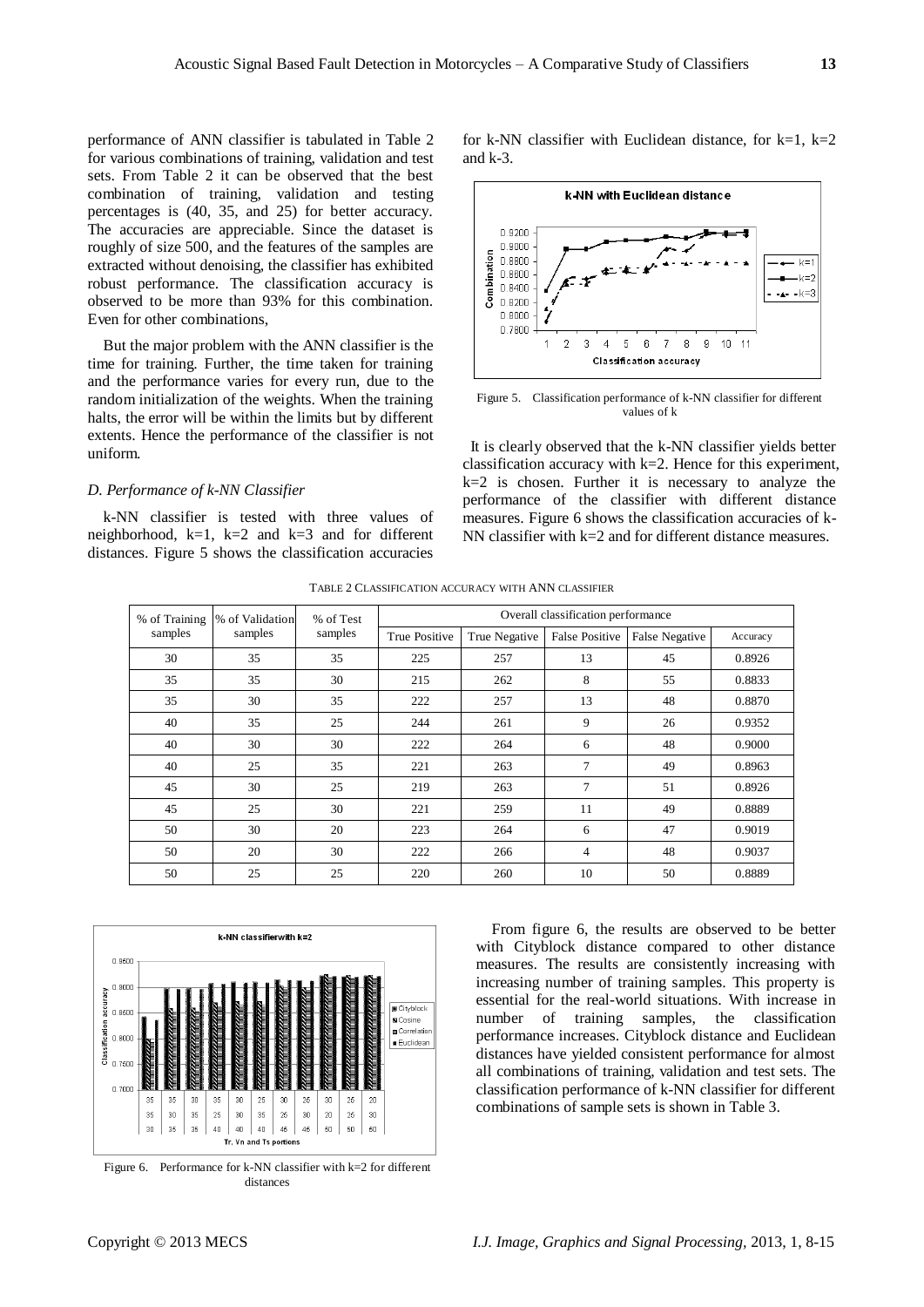| % of Training<br>samples | % of Validation<br>samples | % of Test<br>samples | Overall classification performance<br>$k = 2$ with Euclidean distance |                  |                       |                |          |  |
|--------------------------|----------------------------|----------------------|-----------------------------------------------------------------------|------------------|-----------------------|----------------|----------|--|
|                          |                            |                      | True<br>Positive                                                      | True<br>Negative | <b>False Positive</b> | False Negative | Accuracy |  |
| 30                       | 35                         | 35                   | 183                                                                   | 269              |                       | 87             | 0.8370   |  |
| 35                       | 30                         | 35                   | 215                                                                   | 269              |                       | 55             | 0.8963   |  |
| 35                       | 35                         | 30                   | 215                                                                   | 269              |                       | 55             | 0.8963   |  |
| 40                       | 25                         | 35                   | 220                                                                   | 269              |                       | 50             | 0.9056   |  |
| 40                       | 30                         | 30                   | 222                                                                   | 269              |                       | 48             | 0.9093   |  |
| 40                       | 35                         | 25                   | 221                                                                   | 269              |                       | 49             | 0.9074   |  |
| 45                       | 25                         | 30                   | 225                                                                   | 269              | $\mathbf{1}$          | 45             | 0.9148   |  |
| 45                       | 30                         | 25                   | 224                                                                   | 269              |                       | 46             | 0.9130   |  |
| 50                       | 20                         | 30                   | 229                                                                   | 269              | 1                     | 41             | 0.9222   |  |
| 50                       | 25                         | 25                   | 229                                                                   | 269              |                       | 41             | 0.9222   |  |
| 50                       | 30                         | 20                   | 229                                                                   | 269              |                       | 41             | 0.9222   |  |

TABLE 3 CLASSIFICATION PERFORMANCE OF K-NEAREST NEIGHBOUR CLASSIFIER

# *E. Performance of SVM Classifier*

SVM classifier is tested with different kernel functions. Figure 7 shows the performance of SVM classifier for different kernel functions.



functions

Among the kernel functions used (linear, quadratic, polynomial of degree three and RBF), the RBF has given the best performance compared to other kernel functions. It can be observed that quadrature kernel function yielded almost the same performance for all the combinations of inputs. But with increase in number of samples used for training, the performance suffers. For training sample sets of smaller sizes the performance is poor with the polynomial kernel function. Linear kernel function yielded poor classification accuracies for all the combinations. Hence the RBFs are inferred to be the suitable kernel functions with the SVM classifier for realworld noisy signal classification.

## IV. DISCUSSION

The performances of the classifiers differ for the larger training sample sets. The ANN classifier exhibits comparatively better performance for training sample sets of smaller sizes. Figure 8 shows the combined plot of classification performances of different classifiers. The results include the best accuracies that resulted for the

parameters used with the classifiers. For e.g., the k-NN gives the best performance for k=2 with Cityblock distance. SVM has given the best performance with RBF kernel function. Hence the combined plot includes these results for the classifiers.



Figure 8. Overall performances of the classifiers

From figure 8, it can be clearly observed that k-NN classifier yields consistent performance. Major factors resulting in observable changes in sound are the deviation in engine operation cycles and exhaust noise due to improper combustion. DTW is practical for classifying samples with a limited database. Use of dynamic programming guarantees a polynomial complexity to the algorithm,  $O(n^2v)$ , where *n* is length of the sequence and  $\nu$  is the number of samples in the training set. The  $O(n^2v)$  complexity is not acceptable for a larger database. DTW is appropriate for applications with limited scope, for e.g., simple words recognition like reliability tests in manufacturing units, initial servicing activities in service stations, speech recognition in telephones, car computers, voice-based security systems and the like. Basic k-NN classifiers have a time complexity of  $O(|D||F|)$  where D is the size of the training set and F is the number of features, i.e., the distance metric is linear in the number of features and the comparison process increases linearly with the amount of data.